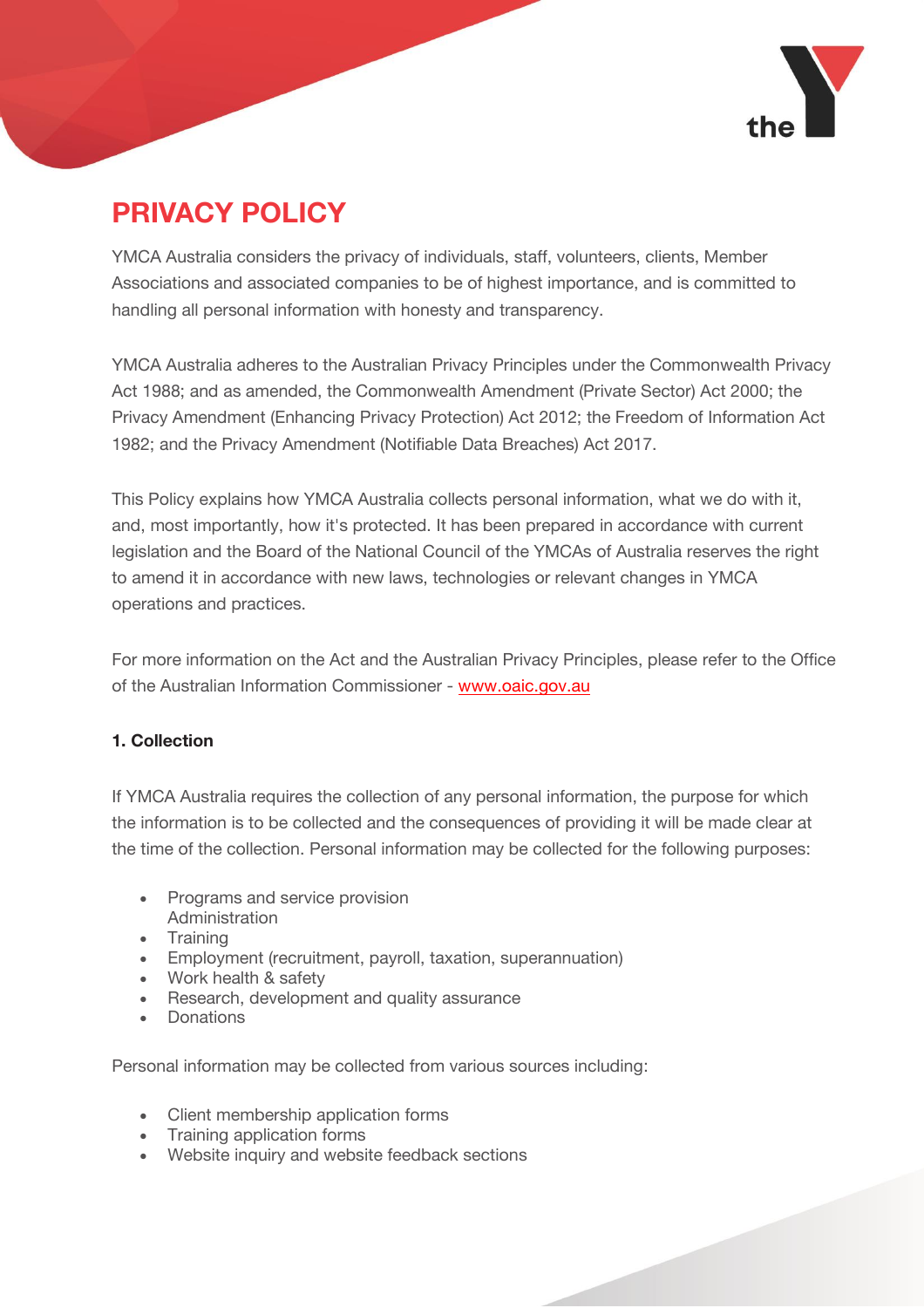

- Website donation form
- Email and mail
- Responses to employment advertisements
- Employees, volunteers and contractors
- Voting Member registers

#### 1.1 Collection of personal/health information relating to children *1.1 Collection of personal/health information relating to children*

YMCA Australia does not collect, use or disclose personal information about anyone under the age of 18 years of age unless the signed consent of a parent or legal guardian has been obtained.

### 1.2 Website

You are free to browse YMCA Australia's website at [www.ymca.org.au](http://ymca.org.au/Pages/default.aspx) without entering any personal information and, therefore, you can remain anonymous. At no time are 'cookies' used to keep track of your website usage. The office of the National Council does, however, collect personal information, suggestions and feedback provided by visitors through the following sections on the website:

- 1. Contact Us
- 2. 'Provide Feedback'
- 3. eNewsletter distribution
- 4. Donation Form

This information, and the ideas provided, may be used to assist in making improvements to the website or to YMCA operations. On no occasion, however, will a person's name or personal details be published without permission.

Where emails or e-cards are forwarded to an email address or contact person listed on this website, the sender's address will not be added to a mailing list and will be only used by YMCA Australia to contact the sender. Once the office has responded to any suggestion or query, the sender's contact information will be deleted in a secure manner.

YMCA Australia's website contains links to other sites operated by other parties. Links are provided to other Internet sites as a convenience to users, and access to Internet sites linked to our website is at the user's own risk. YMCA Australia is not responsible for the content or the privacy practices of linked websites and therefore strongly encourages users to examine each linked site's privacy policy.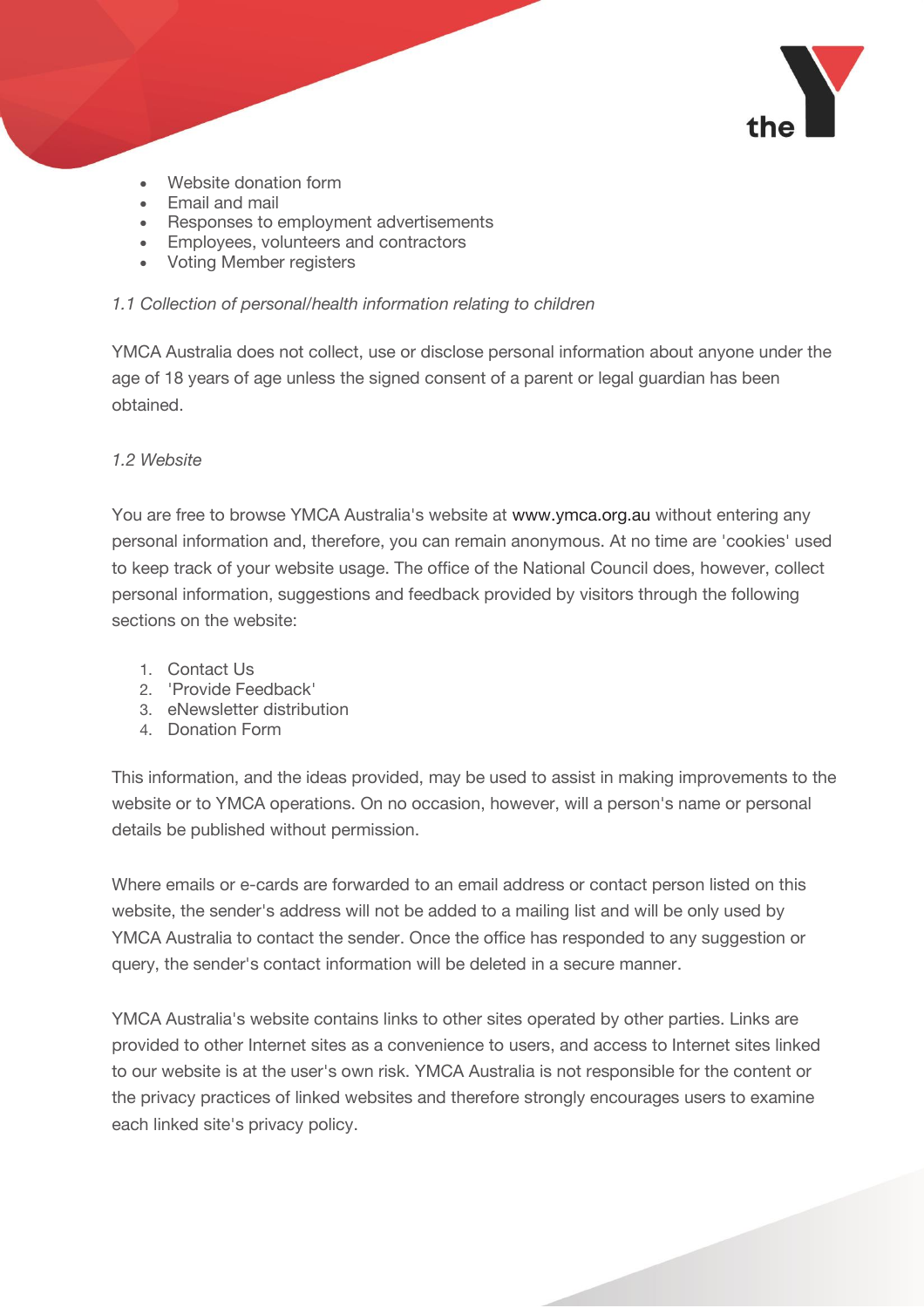

Whenever you use our website, or any other website, the computer on which the web pages are stored (the Web server) needs to know the network address of your computer so that it can send the requested web pages to your Internet browser. The unique network address of your computer is called its "IP address," and is sent automatically each time you access any Internet site. From a computer's IP address, it is possible to determine the general geographic location of that computer, but otherwise it is anonymous. We do not keep a record of the IP addresses from which users access our site except where you have specifically provided us with information about yourself, in which case we also record your IP address for security purposes. An example of this would be when proceeding to a checkout to finalise an order you may wish to make. After completing the form provided, your IP address will be stored along with a transaction number that allows us to track your order.

YMCA Australia uses cookies to allow you to login to your account, maintain a shopping cart and to purchase items in your shopping cart. Cookies sent to your computer from YMCA Australia only last while you're browsing our website. We do not store persistent cookies on your computer. Cookies also allow us to give you a more personalised shopping experience by displaying products that interest you throughout our product pages, thus providing you with a more friendly, interesting and enjoyable shopping experience.

## *1.3 Social Networking Services*

YMCA Australia uses social networking services such as Twitter, Facebook, Instagram and YouTube to communicate with the public about our work. When you communicate with us, these services may collect your personal information, but we only use it to help us communicate with you and the public. Social networking services will also handle your personal information for its own purposes and have their own privacy policies, which are accessible through their relevant websites.

## 2. Use & Disclosure

YMCA Australia will not use personal information for any other purpose without first seeking the individual's consent unless authorised or requested by law. The office takes responsible steps to protect personal information from loss, misuse, unauthorised access, disclosure or destruction. YMCA Australia will only collect personal information as required by law.

Disclosure of personal and health information will be in accordance with the Australian Privacy Principles.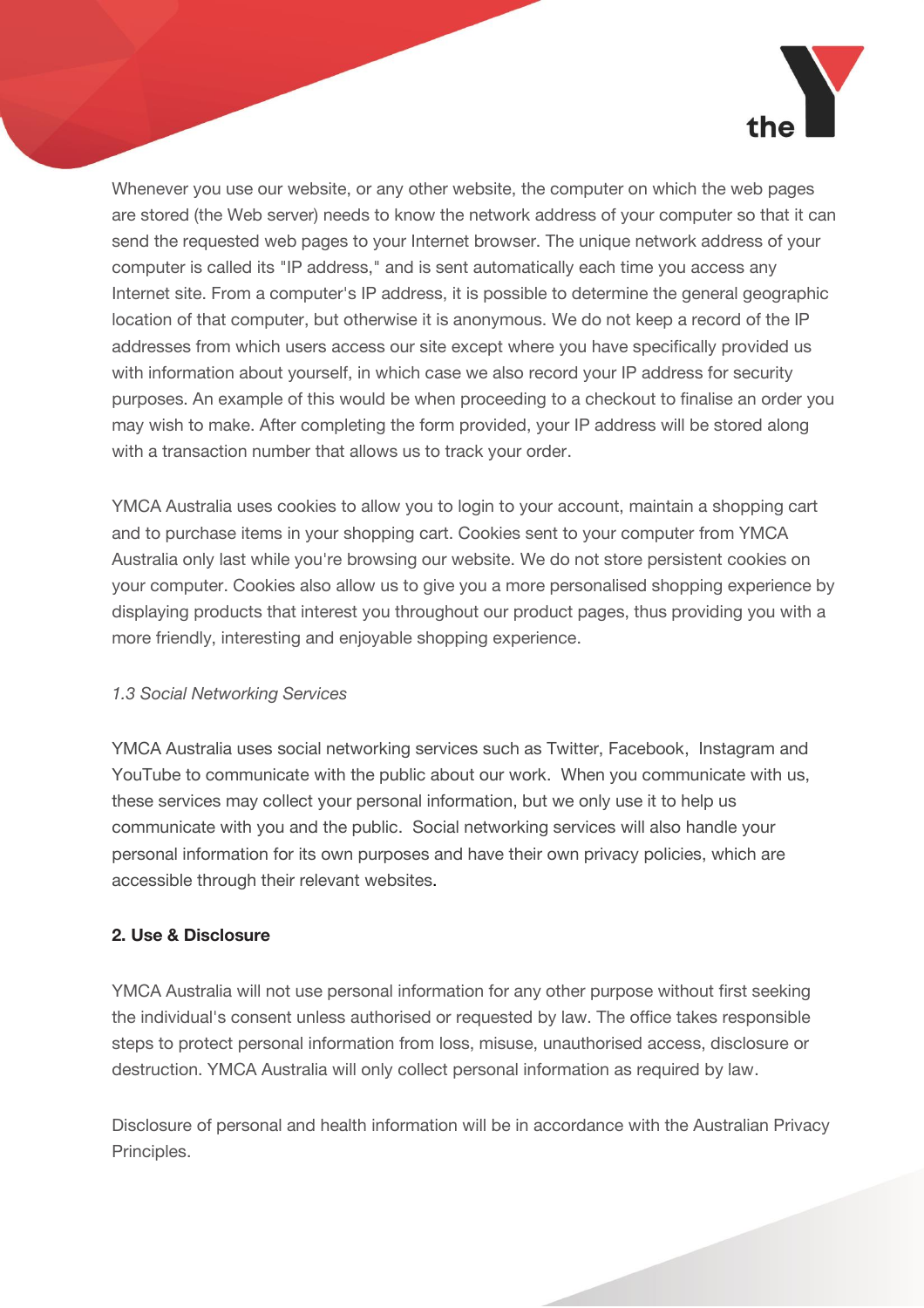

### 3. Data Quality **3. Data Quality**

Where YMCA Australia requires personal information to be collected, every effort is made to ensure the information is accurate, complete and up to date.

## **4. Data Security**

Information collected on individuals, staff, volunteers, clients, Member Associations and associated companies is stored securely. Where information is stored off site, YMCA Australia has confidentiality agreements with the archival suppliers in place. All such suppliers are screened to ensure that they maintain security and confidentiality requirements.

YMCA Australia takes all practicable steps to protect personal information from loss, misuse, unauthorised access, disclosure or destruction. In the unlikely event of a security breach, or an eligible data breach, it will be dealt with according to current procedures maintained in YMCA business continuity documentation.

Health information is retained for a minimum of seven (7) years following the last occasion on which a service is provided. Where information was first collected while the individual was a child, it is retained until he/she is twenty five (25) years of age or for seven (7) years, whichever is the greater.

Accredited training qualifications and related records are retained for thirty (30) years.

## **5. Openness**

YMCA Australia is open about the type of personal information collected and held and the ways in which it is used. A copy of this privacy statement is available on request from YMCA Australia (refer Item 12 below for contact details).

#### **6. Access and Correction 6. Access and Correction**

Where personal information is kept, the individual it relates to is entitled to access that record. The only exception to this is where YMCA Australia is required to deny access because providing it would be unlawful or not within the jurisdiction of relevant legislation.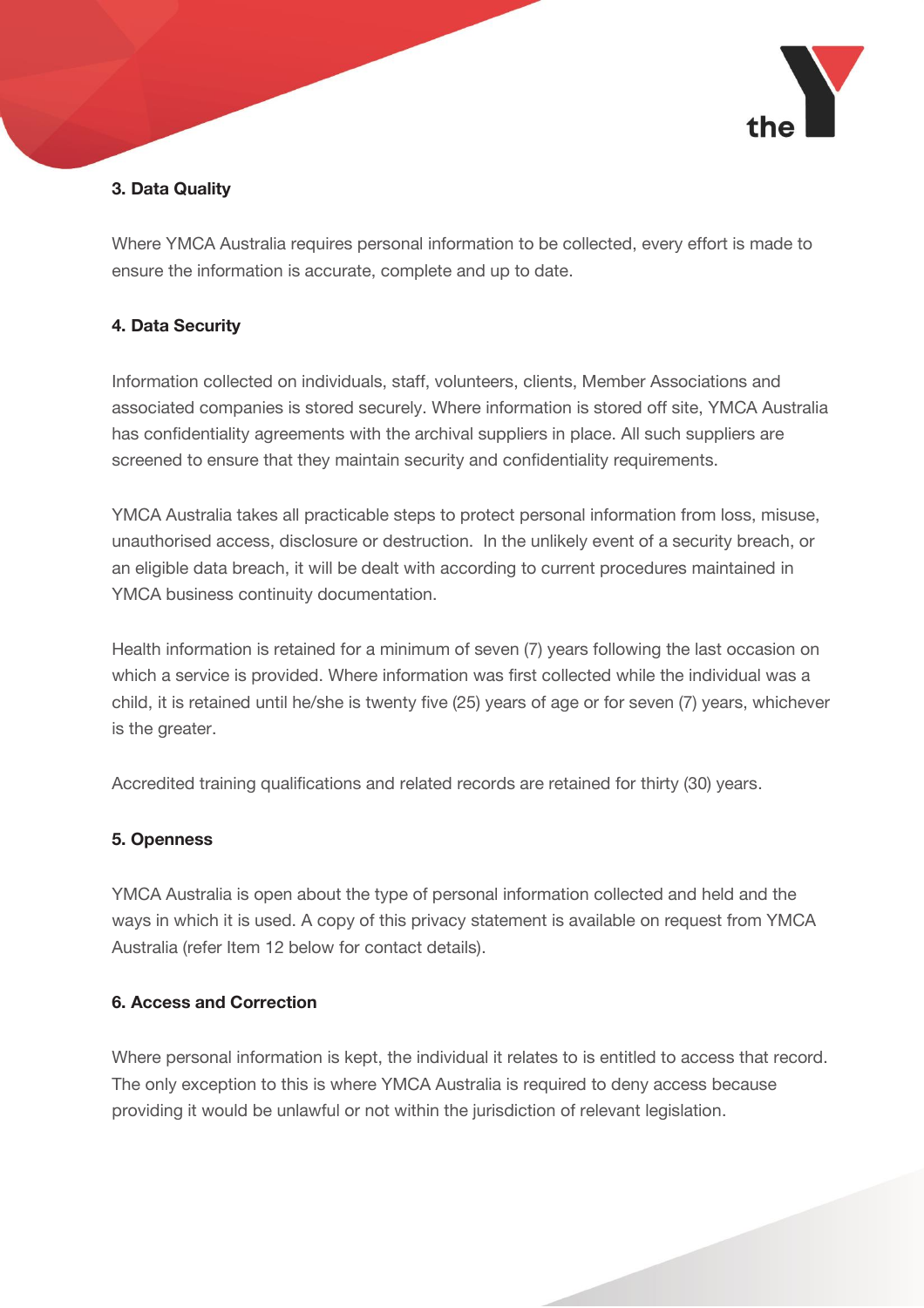

YMCA Australia reserves the right to take reasonable steps to confirm that the individual seeking access to the information is the person to whom the information relates or is otherwise entitled to access it.

YMCA Australia is committed to responding to, and processing, access, and correction requests promptly. Please contact YMCA Australia (refer Item 12 for details) to discuss your request.

Any health information collected by YMCA Australia will not be deleted during the period of time it is required to be held (refer above). Amendments or alterations to health information are recorded on a separate form and attached to the original file.

### 7. Identifiers

YMCA Australia may be required to collect an individual's identifiers such as a Tax File Number, Medicare Number or Social Security Number for the provision of services. Where collected, these identifiers will only be disclosed to agencies as required by law.

## **8. Anonymity**

Individuals who wish to gather information via telephone or by visiting our website whilst staying anonymous are welcome to do so provided that the disclosure of information requested does not involve personal information. In all cases, it will be necessary to verify that the person seeking access to information is the person to whom it relates or who is otherwise entitled to access it.

#### 9. Trans-border Information Flows **9. Trans-border Information Flows**

Personal information is not normally transferred interstate or overseas. Any information that is will be transferred within guidelines outlined to the individual to whom it relates at the time it is collected or with his/her subsequent consent.

The World Alliance of YMCAs and the Asia and Pacific Alliance of YMCAs are the two overseas organisations that may require information about YMCA members such as the number of attendances per sporting activity, number of attendances at YMCAs and the number of YMCA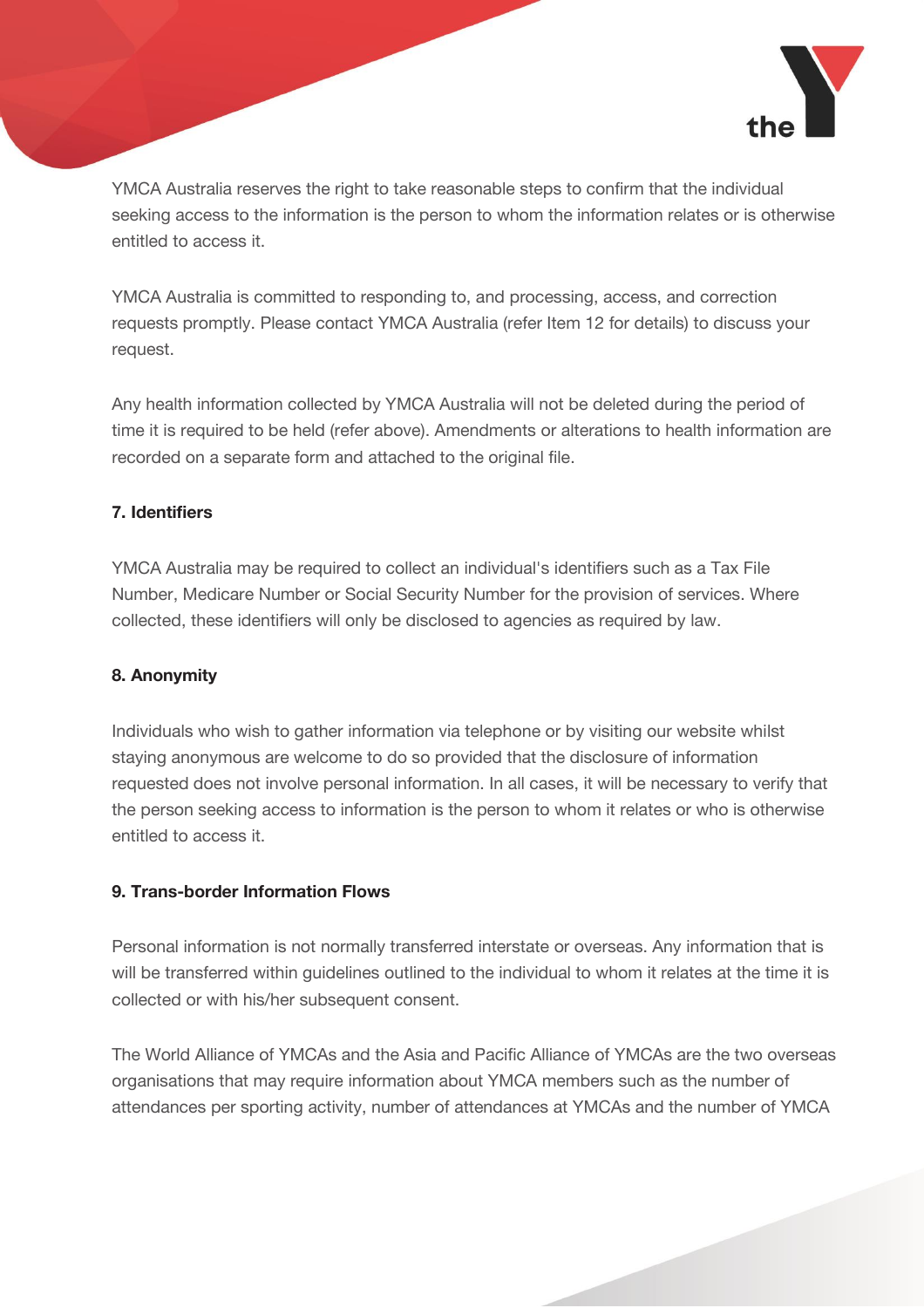

voting members. This type of information does not normally require identification of individual persons.

If you communicate with us through a social networking service such as Twitter or Facebook, the social network provider and its partners may collect and hold your personal information overseas.

## 10. Transfer/Closure of Health Services

In the event of local YMCA Association managed health services (i.e. medical suite, massage service, physiotherapy service, sports medicine service, health and fitness club) being transferred, sold, leased, or ceasing operation, the Association is required to enact notification and transfer procedures as directed by the appropriate State/Territory legislation.

#### 11. Sensitive Information **11. Sensitive Information**

If or when YMCA Australia is required to collect sensitive information about an individual, it will be only be collected with the individual's consent and transferred to other parties as outlined at the time of collection.

Collection of sensitive information such as religious affiliation, gender, disability, languages spoken other than English and criminal records will only occur when the individual has consented or where the law requires such collection.

### **12. How to contact us and to register a complaint**

Should your privacy query or complaint relate to a specific YMCA Association, it is important that you contact their relevant Privacy Officer first. Please [click here](http://ymca.org.au/where-we-are/Pages/YMCA-Association-Head-Offices.aspx) to access Head Office contact details.

If you have any concerns or queries about this privacy statement, or if you have reason to believe there is a breach of privacy regarding information YMCA Australia collects and holds about you, please contact YMCA Australia and direct these to the YMCA Australia Privacy Officer: